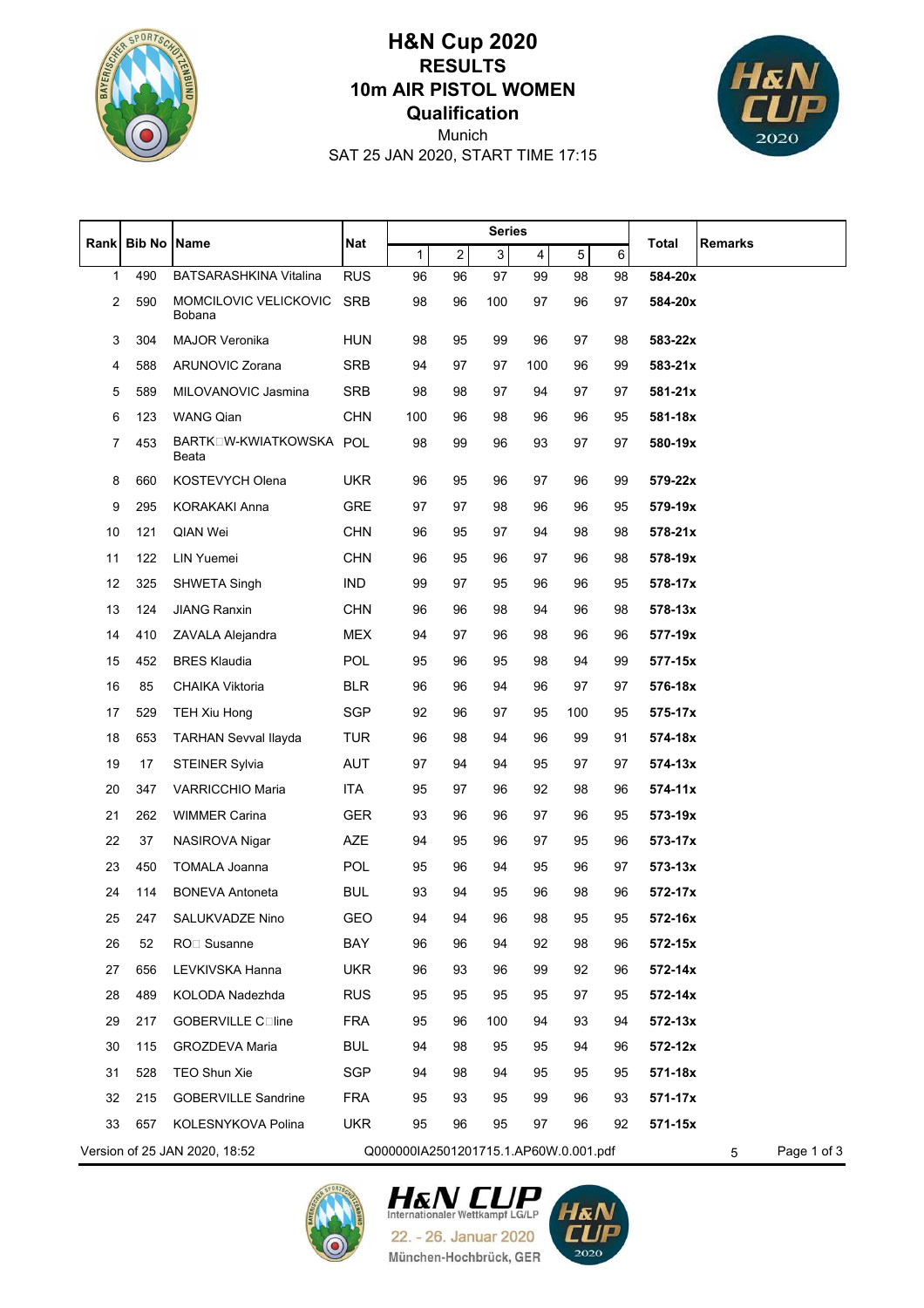| Rankl | <b>Bib No</b> | <b>Name</b>                    | Nat        | <b>Series</b>                         |                |    |                |                |    | Remarks     |                  |  |
|-------|---------------|--------------------------------|------------|---------------------------------------|----------------|----|----------------|----------------|----|-------------|------------------|--|
|       |               |                                |            | $\mathbf{1}$                          | $\overline{c}$ | 3  | $\overline{4}$ | 5 <sup>1</sup> | 6  | Total       |                  |  |
| 34    | 603           | DIETHELM GERBER Heidi          | SUI        | 92                                    | 97             | 92 | 93             | 100            | 97 | $571 - 13x$ |                  |  |
| 35    | 259           | <b>HOCHMUTH Julia</b>          | <b>GER</b> | 94                                    | 99             | 96 | 94             | 97             | 90 | 570-19x     |                  |  |
| 36    | 480           | FILIPA Marracho                | <b>POR</b> | 96                                    | 91             | 97 | 94             | 96             | 96 | 570-15x     |                  |  |
| 37    | 51            | <b>REITZ Sandra</b>            | BAY        | 96                                    | 92             | 92 | 97             | 96             | 96 | 569-17x     |                  |  |
| 38    | 488           | KORSHUNOVA Ekaterina           | <b>RUS</b> | 97                                    | 94             | 92 | 94             | 96             | 96 | 569-15x     |                  |  |
| 39    | 261           | <b>HECKNER Andrea</b>          | <b>GER</b> | 95                                    | 94             | 96 | 96             | 95             | 93 | 569-14x     |                  |  |
| 40    | 625           | MARSALKOVA Martina             | <b>SVK</b> | 97                                    | 96             | 95 | 96             | 94             | 91 | 569-14x     |                  |  |
| 41    | 561           | RAUSL Majda                    | <b>SLO</b> | 90                                    | 96             | 97 | 92             | 97             | 97 | 569-11x     |                  |  |
| 42    | 346           | COSTANTINO Sara                | <b>ITA</b> | 94                                    | 96             | 93 | 97             | 96             | 93 | 569-11x     |                  |  |
| 43    | 562           | <b>BOLA UJCIC Denis</b>        | <b>SLO</b> | 97                                    | 97             | 94 | 96             | 93             | 92 | 569-10x     |                  |  |
| 44    | 451           | <b>KROL Natalia</b>            | <b>POL</b> | 96                                    | 92             | 93 | 95             | 97             | 95 | 568-20x     |                  |  |
| 45    | 658           | <b>KOROSTYLOVA Yulija</b>      | <b>UKR</b> | 93                                    | 95             | 95 | 98             | 93             | 94 | 568-16x     |                  |  |
| 46    | 378           | <b>RASMANE Agate</b>           | LAT        | 96                                    | 95             | 95 | 93             | 95             | 94 | 568-14x     |                  |  |
| 47    | 483           | <b>BONTE Roxana</b>            | ROU        | 96                                    | 95             | 93 | 94             | 94             | 96 | 568-13x     |                  |  |
| 48    | 150           | SKELEDZIJA Lana                | <b>CRO</b> | 95                                    | 94             | 93 | 94             | 97             | 95 | 568-12x     |                  |  |
| 49    | 479           | JOANA Castel□o                 | <b>POR</b> | 93                                    | 95             | 96 | 97             | 94             | 93 | 568-12x     |                  |  |
| 50    | 204           | <b>KARRI Ritva</b>             | <b>FIN</b> | 93                                    | 96             | 97 | 94             | 95             | 93 | 568-10x     |                  |  |
| 51    | 487           | MEDVEDEVA Svetlana             | <b>RUS</b> | 96                                    | 93             | 97 | 94             | 92             | 95 | 567-17x     |                  |  |
| 52    | 152           | <b>HLEBEC Zlatka</b>           | <b>CRO</b> | 97                                    | 95             | 95 | 95             | 91             | 94 | 567-15x     |                  |  |
| 53    | 638           | S <sub>I</sub> RENSSON Vendela | SWE        | 95                                    | 93             | 93 | 93             | 95             | 98 | 567-10x     |                  |  |
| 54    | 148           | <b>MATEA Omazic</b>            | <b>CRO</b> | 95                                    | 95             | 93 | 95             | 93             | 95 | 566-12x     |                  |  |
| 55    | 681           | ALEXIS Lagan                   | <b>USA</b> | 93                                    | 92             | 92 | 95             | 96             | 97 | 565-16x     |                  |  |
| 56    | 433           | <b>LOEVHAUG Siv Marit</b>      | NOR.       | 97                                    | 93             | 93 | 95             | 95             | 92 | 565-14x     |                  |  |
| 57    | 391           | <b>RANKELYTE Gabriele</b>      | LTU        | 93                                    | 93             | 93 | 97             | 95             | 94 | 565-12x     |                  |  |
| 58    | 604           | <b>STARK Sandra</b>            | <b>SUI</b> | 87                                    | 95             | 92 | 99             | 95             | 96 | 564-15x     |                  |  |
| 59    | 173           | KURKOVA Jana                   | CZE        | 92                                    | 93             | 96 | 94             | 97             | 92 | 564-15x     |                  |  |
| 60    | 199           | FRANQUET CALVENTE Son. ESP     |            | 96                                    | 94             | 95 | 92             | 93             | 94 | 564-13x     |                  |  |
| 61    | 11            | DINA Aspandiyarova             | AUS        | 92                                    | 91             | 94 | 95             | 96             | 96 | 564-11x     |                  |  |
| 62    | 8             | <b>ELENA Galiabovitch</b>      | <b>AUS</b> | 94                                    | 94             | 94 | 97             | 92             | 93 | 564-9x      |                  |  |
| 63    | 348           | <b>MARCONI Ilenia</b>          | <b>ITA</b> | 93                                    | 91             | 97 | 96             | 90             | 95 | 562-16x     |                  |  |
| 64    | 530           | TEH Xiu Yi                     | SGP        | 95                                    | 95             | 93 | 94             | 95             | 90 | 562-16x     |                  |  |
| 65    | 1             | DELILAJ Manuela                | ALB        | 92                                    | 92             | 97 | 91             | 97             | 93 | 562-13x     |                  |  |
| 66    | 167           | CERVENKOVA Renata              | CZE        | 94                                    | 93             | 95 | 93             | 94             | 92 | 561-12x     |                  |  |
| 67    | 149           | <b>VLATKA Pervan</b>           | <b>CRO</b> | 95                                    | 95             | 93 | 91             | 92             | 95 | $561 - 11x$ |                  |  |
| 68    | 214           | PARDON Karine                  | <b>FRA</b> | 94                                    | 93             | 96 | 93             | 90             | 94 | 560-9x      |                  |  |
| 69    | 652           | YILMAZ Yasemin Beyza           | <b>TUR</b> | 91                                    | 95             | 94 | 95             | 90             | 94 | 559-15x     |                  |  |
| 70    | 401           | CASAPCIUC Anastasia            | <b>MDA</b> | 92                                    | 93             | 96 | 95             | 92             | 91 | 559-11x     |                  |  |
| 71    | 680           | UPTAGRAFFT Sandra              | <b>USA</b> | 90                                    | 90             | 97 | 93             | 94             | 95 | 559-10x     |                  |  |
| 72    | 86            | <b>KRUCHANOK Katsiaryna</b>    | <b>BLR</b> | 94                                    | 92             | 90 | 93             | 95             | 94 | 558-12x     |                  |  |
| 73    | 393           | ZDANOVA Jekaterina             | LTU        | 95                                    | 96             | 97 | 94             | 88             | 88 | 558-11x     |                  |  |
| 74    | 260           | <b>KARSCH Monika</b>           | GER        | 94                                    | 94             | 95 | 92             | 92             | 91 | 558-10x     |                  |  |
|       |               | Version of 25 JAN 2020, 18:52  |            | Q000000IA2501201715.1.AP60W.0.001.pdf |                |    |                |                |    |             | Page 2 of 3<br>5 |  |